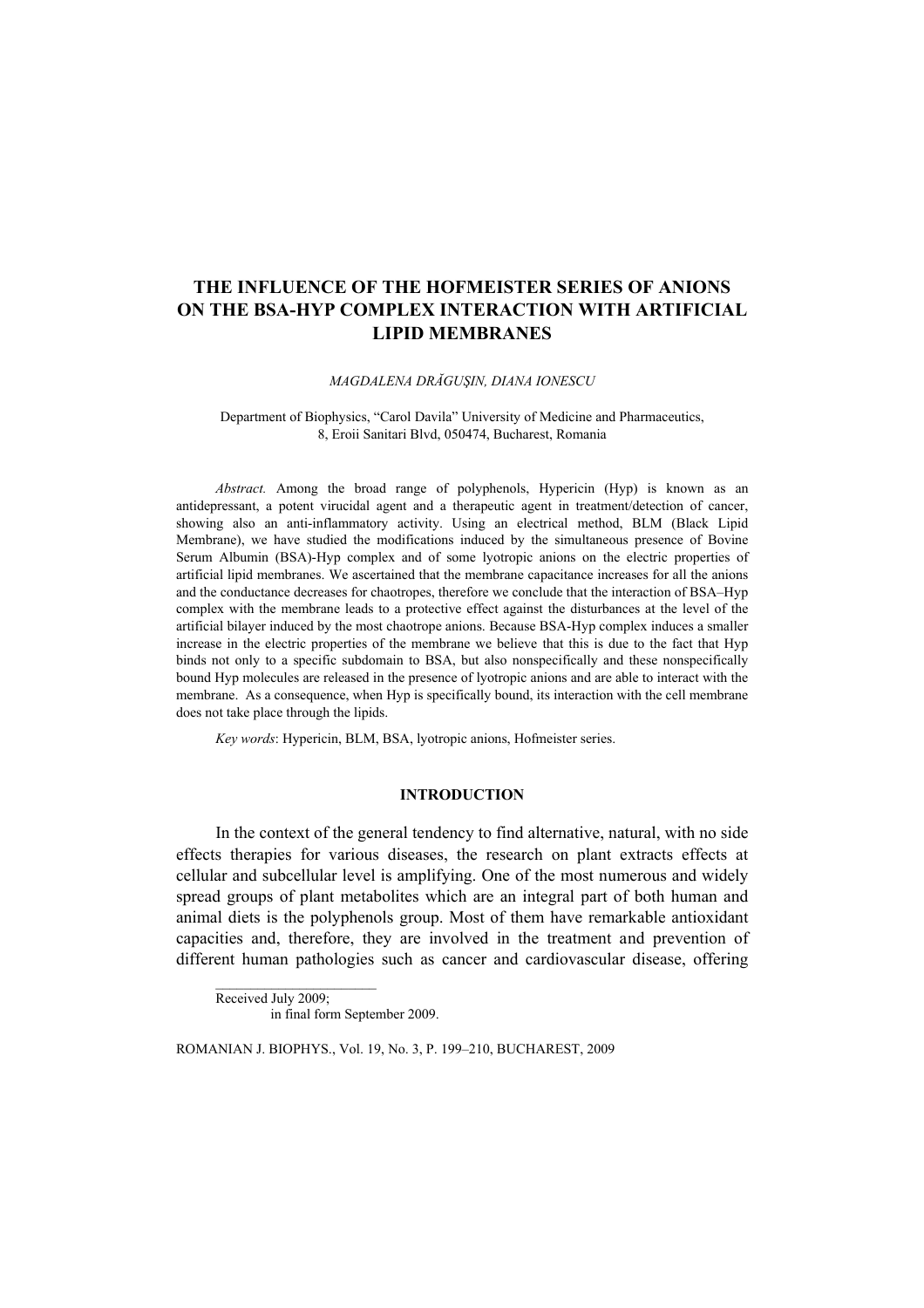protection against age-related deficits in cognitive and motor function [16]. The free-radical scavenging capacity of polyphenols is probably a result of cells response, mainly through direct interactions with receptors or enzymes involved in signal transduction and this may result in modification of the redox status of the cell and may trigger a series of redox-dependent reactions [21].

Hypericin (Hyp) (Fig. 1), a polyphenol belonging to the class of phenanthroperylene 7–14 diones, is found in more than 300 species of the genus *Hypericum*, with *Hypericum perforatum* (St. John's wort) as the most representative species [10].



Fig. 1. Chemical structure of Hyp.

Hyp is a fluorescent red dye with an amphiphilic character. It is insoluble in water, oil, methylene chloride and most other nonpolar solvents, but soluble in alkaline aqueous solutions, organic bases and polar organic substances. It is also soluble in biological media and therefore it leads to complex formation with biological macromolecules such as DNA, membrane fragments and cellular compounds, human and bovine serum albumin and other plasma proteins [20]. Hyp blood transport implies the attachment to serum albumins, its binding site being located on IIA subdomain of human serum albumin (HSA) and bovine serum albumin (BSA) [11, 17], this interaction being mainly hydrophobic. It appears that some Hyp molecules bind nonspecifically to the surface of human serum albumin [8]. Hyp binding to serum albumins helps to overcome its difficulties in solubilization and dispersion in aqueous physiological solution [19].

Hyp is known due to its various properties: antidepressant, potent virucidal agent, anti-inflammatory activity, therapeutic agent in treatment/detection of cancer [1, 9]. As the most powerful naturally occurring photosensitizer, Hyp is under consideration for photodynamic therapy treatment of bladder cancer [4]. Normal human umbilical endothelial cells as well as cancer human glioma cell lines U-87 MG and U-373 MG, in in vitro conditions, are sensitive to photoactivated Hyp [23]. But, several biological effects of Hyp also seem to occur in dark such as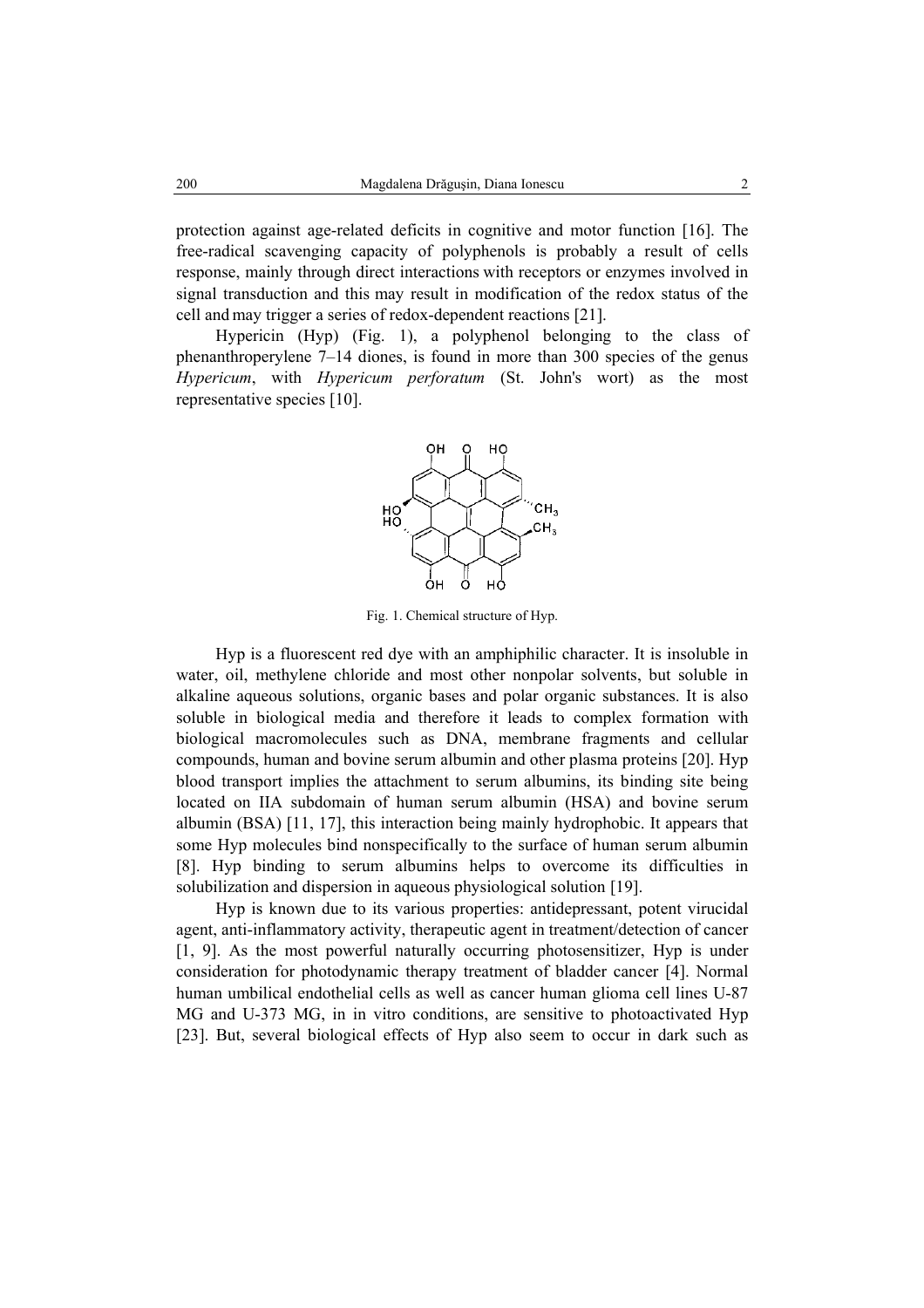catalytic inhibition of human DNA topoisomerase II, as well as antiviral and antitumoral activities [3, 22].

In a previous work [15], we investigated the interaction of Hyp, in dark, with pure artificial lipid bilayers and we explained the large augmentation of the values of electric capacitance and conductance of the membrane by the Hyp incorporation mainly on the outer surface of the membrane, modifying the electric permittivity of the interface layer. We have also explored the effects of co-application of Hyp and some lyotropic anions on the properties of the lipid bilayer. Hyp modulates the lyotropic anions effects on lipid membrane and this modulation appeared to be mutual. Hyp presence results in protection of the membrane against the electrical and structural perturbances effects that Hofmeister series anions have on artificial lipid membranes, by altering the electric properties at the interface solution/lipid bilayer and/or the membrane dipole potential.

The Hofmeister series (lyotropic series) ranges anions and cations based on the amplitude of their effects, given in terms of the ability of the ions to stabilize the structure of proteins [13]. Anions are more likely to promote the less solubility of amphiphiles. Proteins tend to become more soluble in the presence of anions series as it follows [7, 12]:  $SO_4^{2-}$  < HPO  $_4^{2-}$  < OH  $^{-}$  < F  $^{-}$  < HCOO  $^{-}$  < CH<sub>3</sub>COO  $^{-}$  <  $Cl^-$  <  $Br^-$  <  $NO_3^-$  <  $I^-$  <  $SCN^-$  <  $ClO_4^-$ .

The anions found on the right side of Cl<sup>−</sup> (considered to be neutral) are known as chaotropes (strongly hydrated, "water structure makers", with stabilizing and salting out effects on proteins and macromolecules), while the ones situated on the left side of Cl<sup>-</sup>are known as kosmotropes (weakly hydrated, "water structure breakers", with destabilizing and salting in effects on proteins and macromolecules) [24].

Lyotropic anions are incidentally present in human daily diet (nitrate, acetate), being able to affect kinetics of chemical reactions occurring in nutritional supplies [6] and they are also encountered in household products (for instance perchlorate).

Since Hyp blood transport necessitates its attachment to serum albumins, a more realistic approach would be to investigate the effects of BSA-Hyp (Bovine Serum Albumin-Hypericin) complex on the artificial lipid membrane.

In our research, we explored the effects of BSA-Hyp complex on the electric properties of the artificial bilayer in the presence of various lyotropic anions, in order to explain the interaction of the complex with the pure artificial lipid membrane. While Hyp might have protective and/or stabilizing effects on the membrane experimentally seen as a lower increase in the capacitance and conductance values as in the absence of anions, BSA-Hyp complex preserves this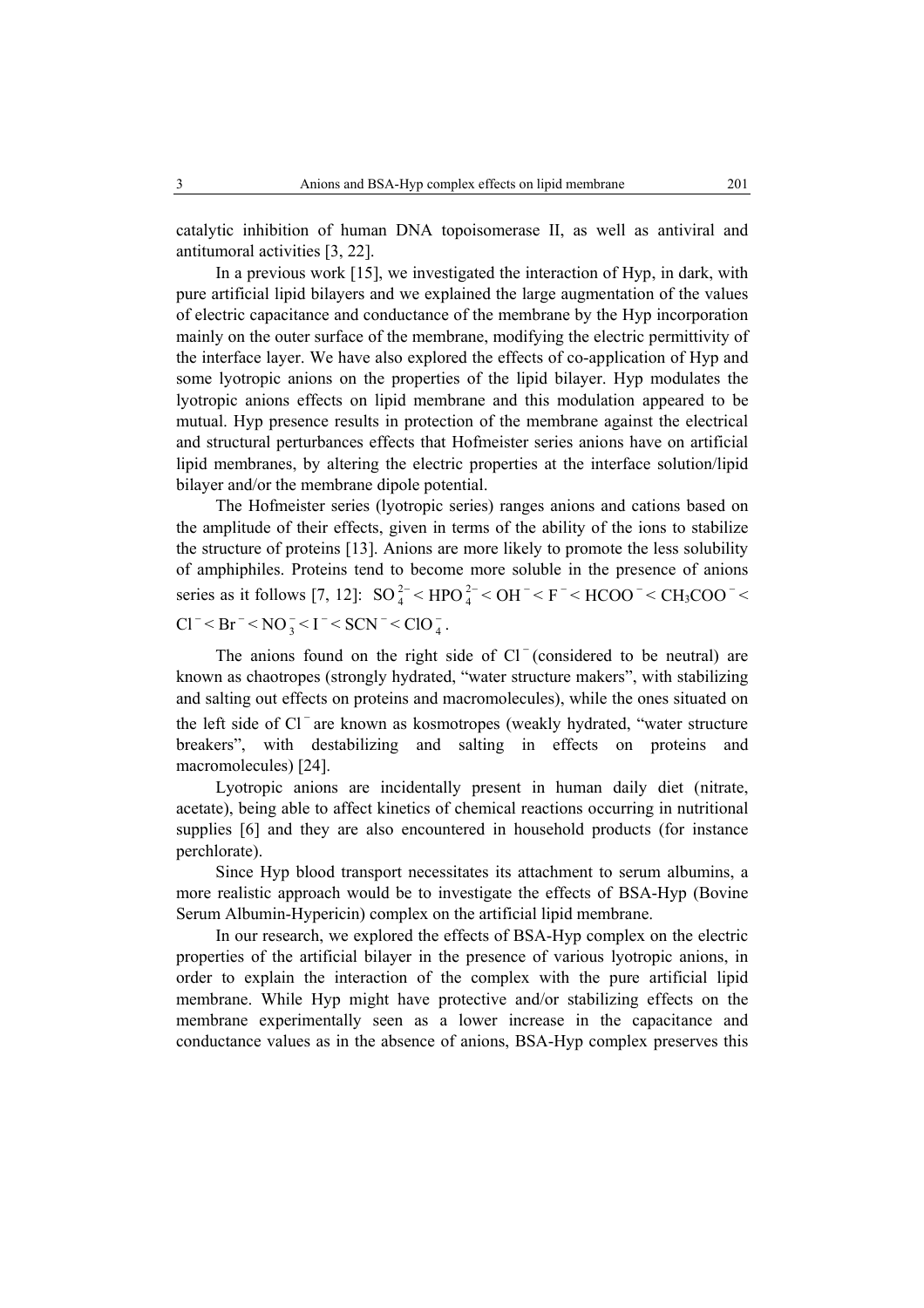protective effect on the membrane, the bilayer's conductance diminution suggests that the complex shields the lipid membrane against the perturbances induced by the strong chaotrope anions, even better than Hyp does.

### **MATERIALS AND METHODS**

Hypericin, 1,3,4,6,8,13-Hexahydroxy-10,11-dimethylphenanthro[1,10,9,8opqra]perylene-7,14- dione (Fig. 1) was purchased from Santa Cruz Biotechnology USA and it had been prepared as 2 mM stock solution in 10% ethanol and 90% distilled water, subsequent dilutions being obtained in distilled water. Sodium salts (NaCH<sub>3</sub>COO, NaCl, NaClO<sub>4</sub>, NaNO<sub>3</sub>) and HEPES (N-2-hydroxyethlypiperazine-N'-ethanesulfonic acid) were purchased from Sigma-Aldrich Germany (purity > 98%) and prepared as 4 M stock salts solutions and 1 M stock solution HEPES in distilled water. The membrane forming solution contained 1.5% (w/v) diphytanoylphosphatidylcholine (Avanti Polar Lipids, USA) and 0.025% (w/v) octadecylamine in n-decane (Fluka, Sigma-Aldrich Germany, >98%). To facilitate the membrane formation by impregnating with lipid the margins of the hole, a small amount of 0.5% (w/v) diphytanoyl-phosphatidylcholine in hexane (Fluka, Sigma-Aldrich Germany, >98%) was used. Bovine Serum Albumin (BSA) (Sigma-Aldrich Germany) was solubilized in distilled water to a 2 mM stock solution. For the preparation of BSA-Hyp complex, Hyp was prepared as a 500 µM stock solution in 10% ethanol and 90% distilled water. Before each experiment the BSA-Hyp complex was freshly prepared by incubating equal BSA and Hyp stock solution volumes at a constant temperature of 37 °C for six hours. The concentration ratio BSA:Hyp was 4:1.

In order to investigate the modifications of the electric properties of the artificial lipid membrane in the presence of Hyp and BSA-Hyp complex, we have used the Black Lipid Membrane method (BLM). The method consists in forming a very thin lipid membrane in a 1mm diameter hole situated in the wall that separates two 2 mL compartments of a Teflon cuvette. Via agar bridges and Ag/AgCl electrodes, each compartment is connected to an external electric circuit that contains a current amplifier, an oscilloscope, a function generator, an electric filter, and a computer for data acquisition. The whole set-up is placed inside a compact Faraday cage, with the possibility of optional light inside. The stirring of the solutions inside the cuvette was performed by a magnetic agitator operated by a small magnet placed under the cuvette, which is rotated with variable velocity. Using the function generator, one can measure the electric capacitance (by applying a triangular  $10 \text{ mV}$  pulse) and conductance (by applying a continuous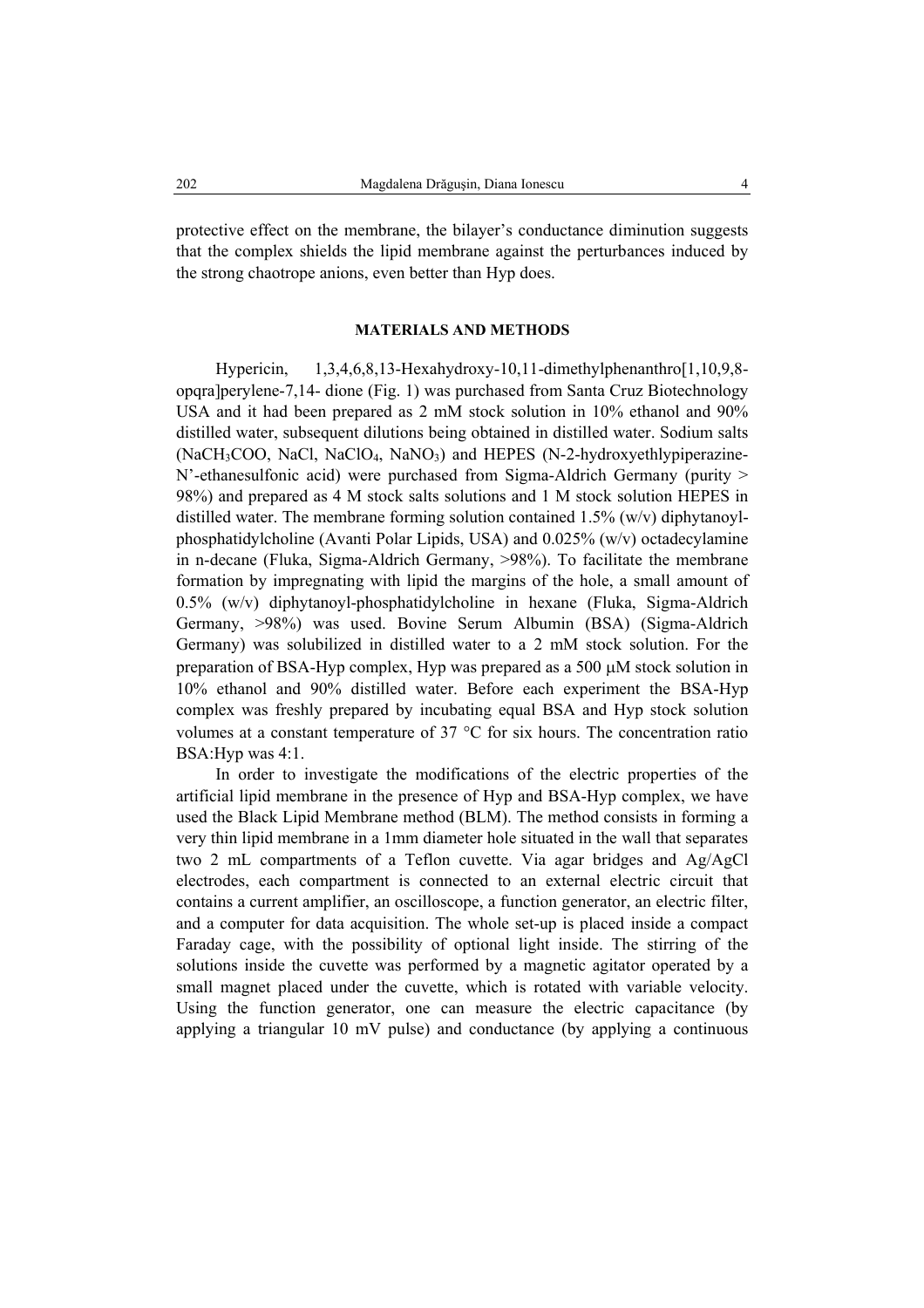100 mV voltage jump) of the membrane, typical values for those electric characteristics of the black lipid membrane being  $400 \text{ nF/cm}^2$  for the specific capacitance and  $7 \text{ nS/cm}^2$  for the specific conductance [2].

The artificial lipid membranes were formed in the presence of 20 mM Hepes, at  $pH = 7$ , Hyp and BSA-Hyp complex were added on both sides of the membrane after its stabilization. After each addition, the electric capacitance and conductance of the membrane were measured three times in a 15 minutes interval. The final value was the average of the three recorded values, normalized to the values of the capacitance/conductance of the stabilized membrane before the polyphenols were added. All the experiments were performed at room temperature (22–24 ºC), in dark.

#### **RESULTS**

Figure 2 shows the evolution of two electric properties of the artificial lipid membrane, the capacitance and the conductance, in the conditions of increasing Hyp and BSA-Hyp complex concentrations. While the capacitance of the bilayer increases with Hyp concentration, this parameter of the bilayer remains constant for a BSA-Hyp complex concentration up to 50 µM, above this value the membrane became instable. The 50  $\mu$ M Hyp concentration should constitute a reasonable upper limit for the investigations, given the fact that *in vivo* Hyp concentration used for phototherapy ranges up to 10  $\mu$ M [3], while in dark, it reaches 50 µM in *in vitro* essays on bovine aorta endothelial cell growth [18].



Fig. 2. a. Comparative evolution of membrane capacitance in the presence of 20 mM HEPES at  $pH = 7$  and in the presence of Hyp or BSA-Hyp complex.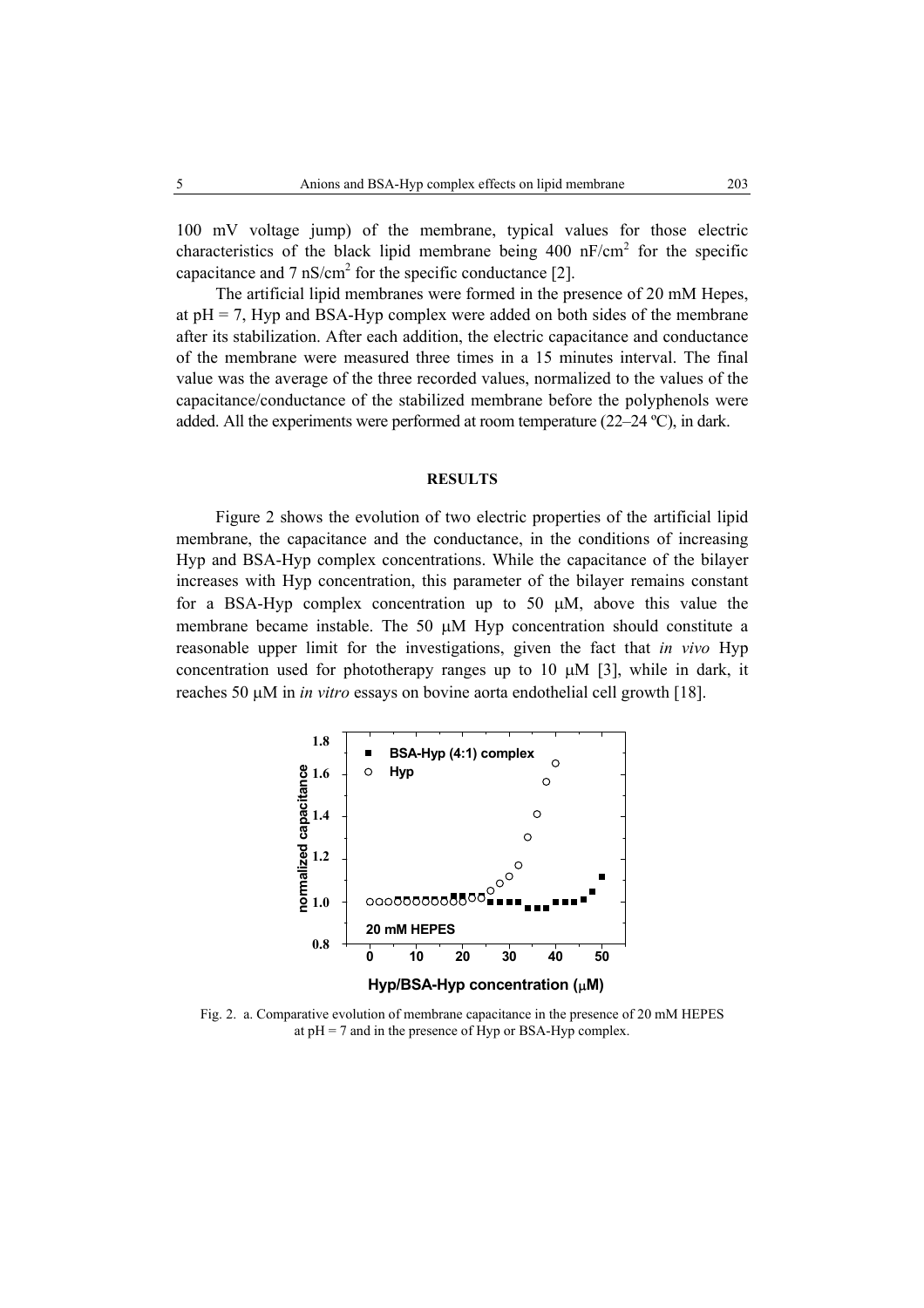

Fig. 2. b. Comparative evolution of membrane conductance in the presence of 20 mM HEPES at  $pH = 7$  and in the presence of Hyp or BSA-Hyp complex.

The obvious different conduct of the bilayer's capacitance and conductance in the two cases suggests that Hyp preferentially binds to BSA in order to form the complex, rather than to lipid membrane.

Hyp presence changes both electric parameters of the artificial lipid membrane, starting at concentrations higher than 25 µM. The BSA-Hyp complex presence does not change the bilayer's capacitance, and determines only a slight increase of the bilayer's conductance.

Due to its unique molecular structure in which one-half of the molecule is hydrophilic while the other half is hydrophobic, Hyp might bond to the outer surface of the cell membrane, and at the same time could bond hydrogen to the aqueous media. If one accepts the idea of Hyp insertion at the surface of the membrane, leading to a modification of the electric permittivity of the membrane surface, this is not the case anymore when BSA-Hyp complex is present. Because the capacitance does not vary, we presume that BSA-Hyp complex does not insert into the surface of the membrane, and being soluble in the aqueous medium it energetically prefers the water surroundings. Since in the presence of BSA-Hyp complex the membrane becomes much less conductive than in the case of Hyp presence, this electric parameter exhibiting only a small increase, we suggest the possibility for the complex to orientate with its Hyp side towards the membrane, inducing slight modifications at the level of the membrane dipole moment. At the same time, if we take into consideration the hypothesis according to which Hyp binds to albumins also nonspecifically [8], our results would be in favor of this idea. We can imagine that the complex does not orient the Hyp molecules bound to IIA subdomain, which might be well shielded, but Hyp molecules nonspecifically bound to the albumins towards the membrane, hence inducing a slight effect on its dipole moment value. Probably, Hyp bound to albumins does not interact with the cell membrane through the lipid regions.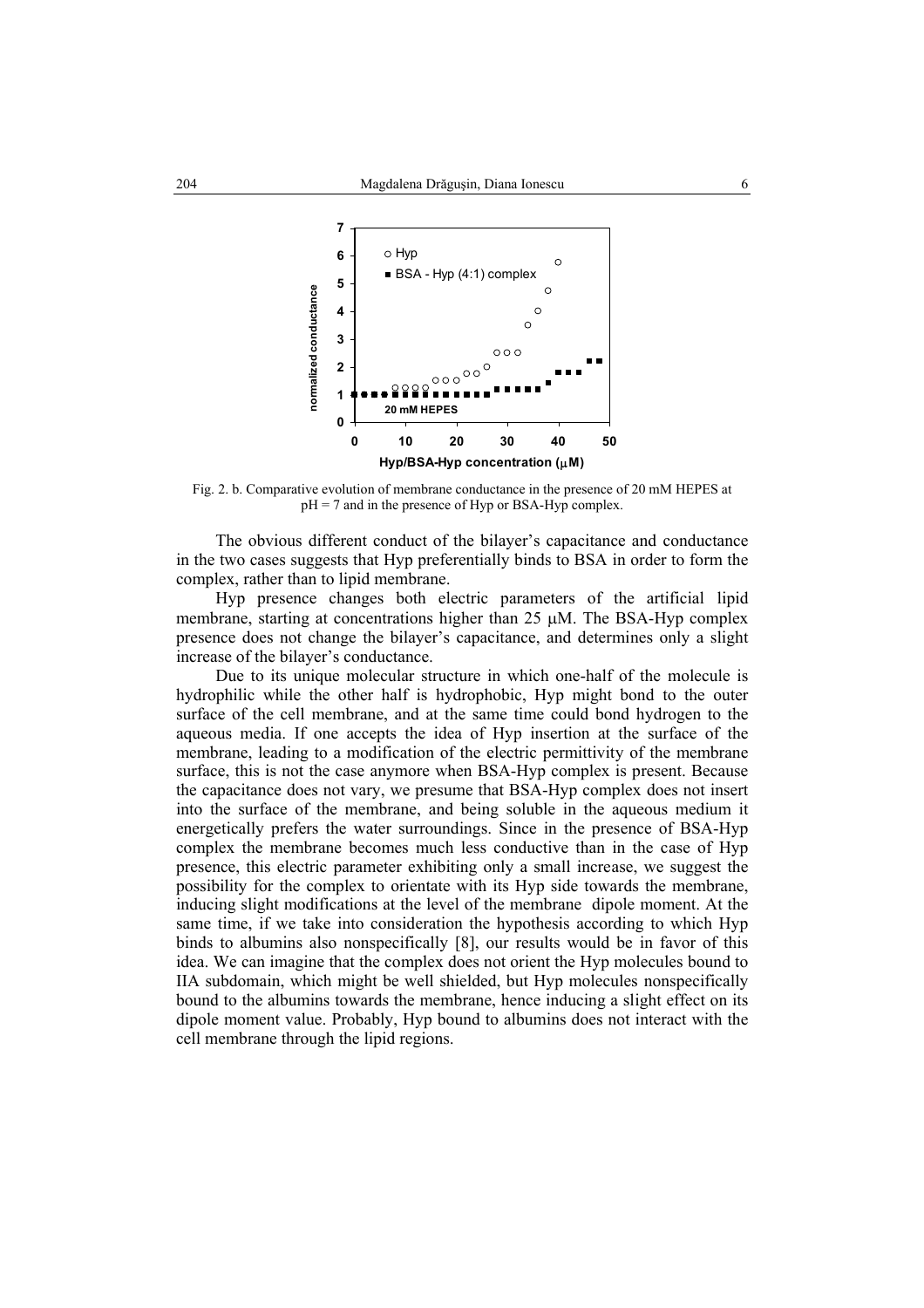When increasing concentrations of lyotropic anions are added on both sides of the artificial lipid membrane, the capacitance is independent of the type or of the concentration of the lyotropic anion, while its conductance is increasing with the anions concentrations, showing a relationship between the conductance increase rate and the position of the anion in the Hofmeister series [14]. In order to see the manner in which the presence of the BSA-Hyp complex affects the interaction of lyotropic anions with the membrane, we have recorded the variations of the electrical properties of the artificial lipid membrane in the simultaneous presence of BSA-Hyp complex in increasing concentrations, and Hofmeister anions in 100 mM concentration, in 20 mM HEPES,  $pH = 7$ .

The capacitance of the bilayer increases only at high BSA-Hyp complex concentrations ( $> 30 \mu M$ ), and the augmentation varies with the anion type (Fig. 3). All the salts increased the bilayer's capacitance, probably due to the fact that BSA became less soluble than in the absence of the anions and released Hyp molecules, allowing them to interact with the membrane. Since Hyp attaches not only on a specific subdomain of HSA and BSA, but also nonspecifically on HSA [8], our results show that this nonspecific attachment of Hyp might be also valid in the case of BSA-Hyp complex, and Hyp molecules which are bound nonspecifically to BSA are the ones that detach and become available to interact with the artificial lipid bilayer.

In Fig. 5 a) we plotted the ratio between the values of membrane capacitance in the presence of BSA-Hyp complex and Hyp, when different anions in 100 mM concentration were added to the electrolytes on both sides of the artificial lipid bilayer, while in Fig. 5 b) the ratio between the values of membrane conductance, appears in the same conditions. Except for perchlorate, the rest of the investigated anions led to a decrease in the capacitance value in the presence of the complex compared to the situation when Hyp alone was present. That shows that only a smaller amount of Hyp molecules were unbound and free to interact with the lipid bilayer when the experiment was conducted with BSA-Hyp complex compared to the situation with free Hyp. Because this ratio decreases as the concentration of BSA-Hyp complex / Hyp increases it means that the amount of available free Hyp molecules is less for BSA-Hyp complex than for Hyp only.

For perchlorate, the ratio between the capacitance of the artificial lipid bilayer in the two different conditions has an average of 1 and increases slowly with BSA-Hyp complex/Hyp concentration, becoming larger than 1 for a concentration of 40 µM. It means that in the presence of perchlorate, known to be strongly chaotrope, all Hyp molecules were released by the complex and are able to interact with the membrane.

While the other three studied anions induced an increase in the magnitude of the membrane capacitance in the same order (nitrate, acetate), perchlorate induced an augmentation with 70% in the presence of 40 µM BSA-Hyp complex, and a decrease with 30% of this parameter in the presence of Hyp compared to the control value. At 48 µM BSA-Hyp complex, the increase in capacitance induced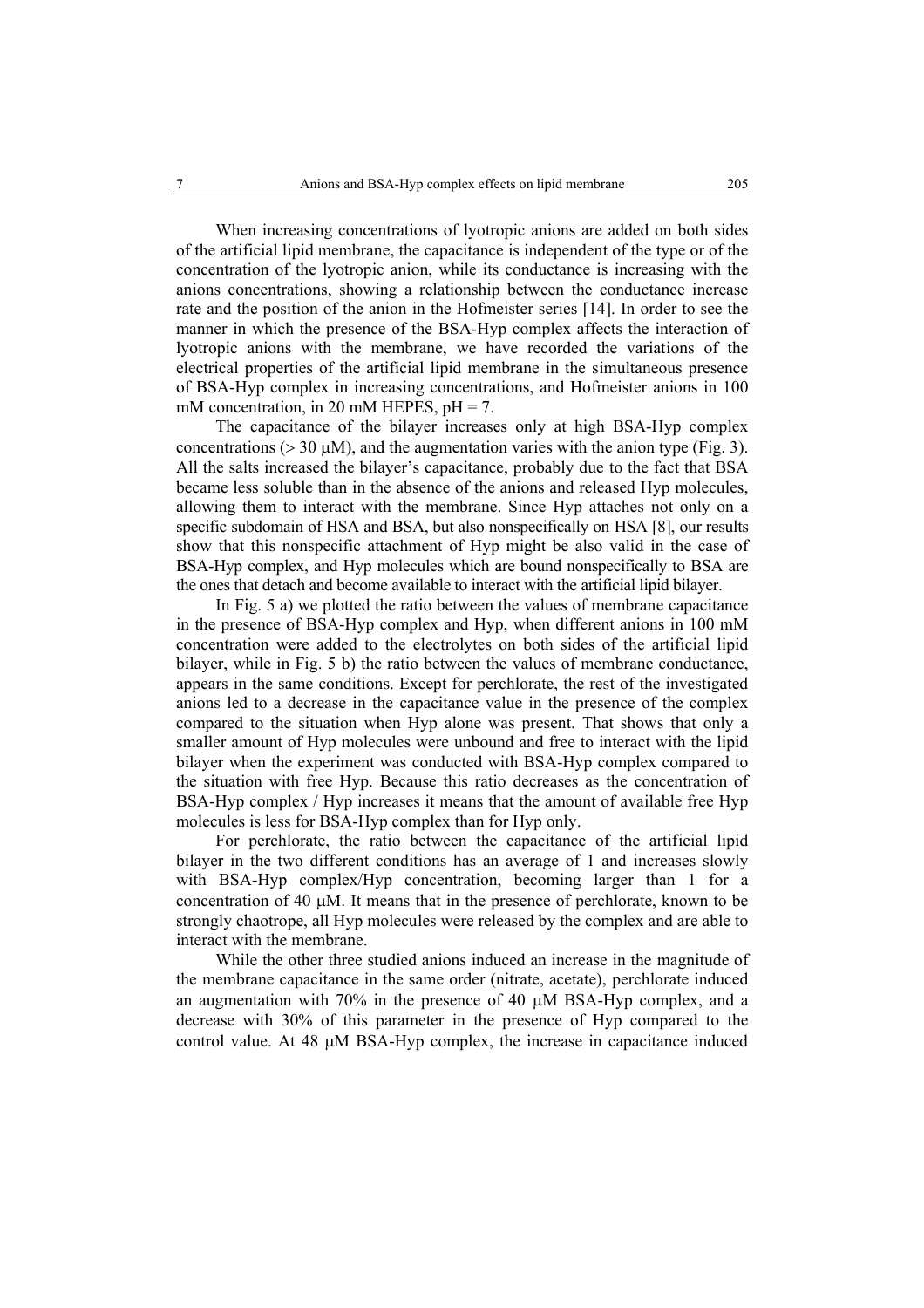by the presence of perchlorate reaches a 2.6 times higher value than at the beginning of the experiment (Fig. 3).

The kosmotrope acetate induces an increase in capacitance in between two chaotrope anions (larger than nitrate, but smaller than perchlorate) and it appears there is no connection between the effect and the anion position in the Hofmeister series (Fig. 3).



Fig. 3. The variation of the artificial lipid membrane capacitance in the presence of BSA-Hyp complex and some lyotropic anions in 100 mM concentration in 20 mM HEPES, pH = 7.

As for the increase in the conductance values, the most accentuated modification is induced by acetate followed by perchlorate and nitrate (Fig. 4). This might be correlated with anions position in Hofmeister series.



Fig. 4. The variation of the artificial lipid membrane conductance in the presence of BSA-Hyp complex and some lyotropic anions in 100 mM concentration in 20 mM HEPES,  $pH = 7$ .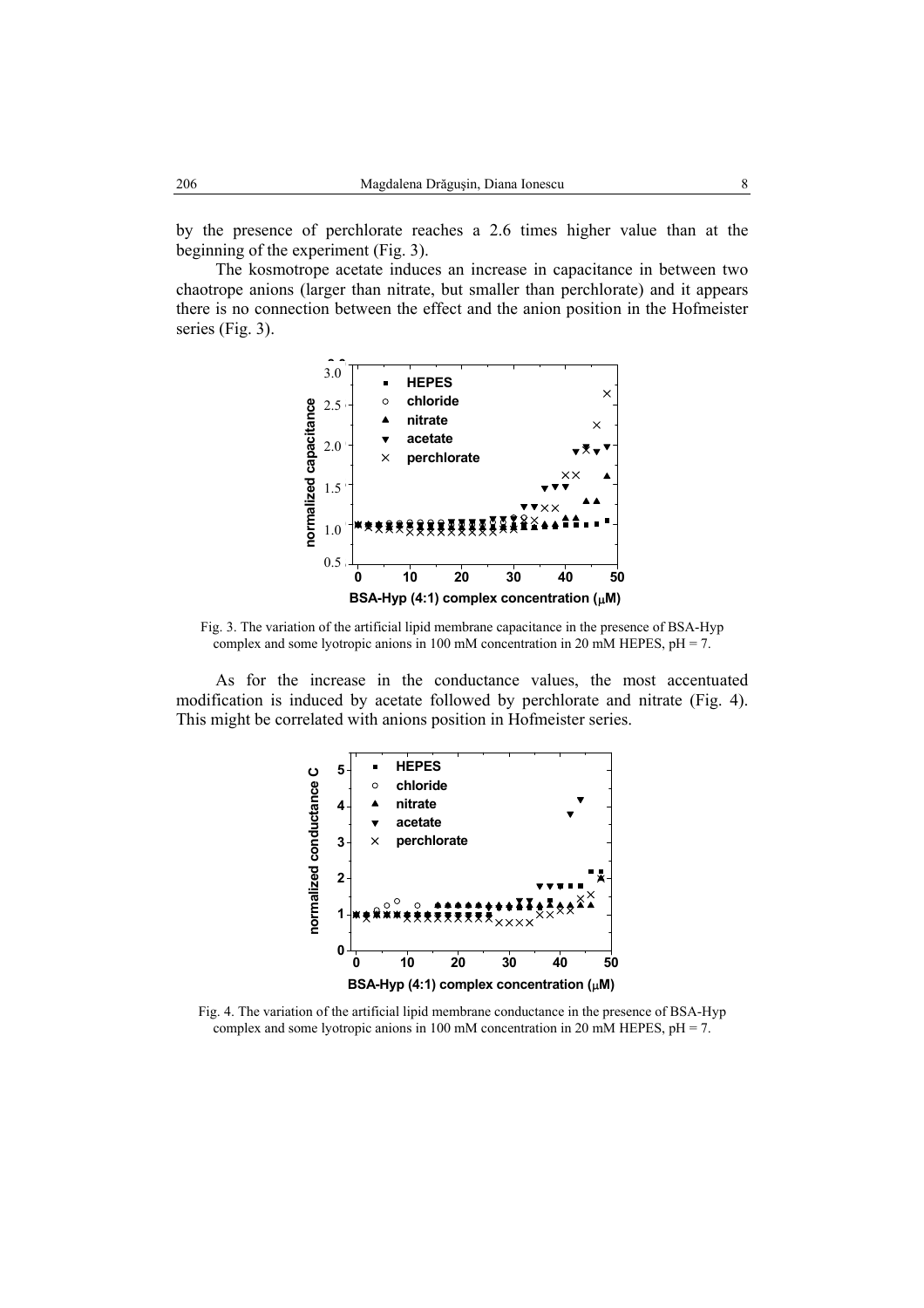The artificial lipid membrane became less conductive in the simultaneous occurrence of nitrate/perchlorate and Hyp/BSA-Hyp complex (Fig. 5 b). This fact suggests a protective effect of Hyp on lipid membrane displayed regarding the perturbances induced by the presence of a strong chaotrope anion, which is accentuated when BSA-Hyp complex is present.



Fig. 5. a. BSA-Hyp complex and Hyp membrane capacitance ratio in the presence of 20 mM HEPES and 100 mM anions,  $pH = 7$ .



Fig. 5. b. BSA-Hyp complex and Hyp membrane conductance (b) ratio in the presence of 20 mM HEPES and 100 mM anions,  $pH = 7$ .

Acetate induces similar effects in the presence of 40 µM Hyp or BSA-Hyp complex idle an increase in capacitance larger for Hyp than for BSA-Hyp complex, and a small increase in relative conductance, for both substances, these augmentations accentuating as BSA-Hyp complex concentration enhances (Fig. 6).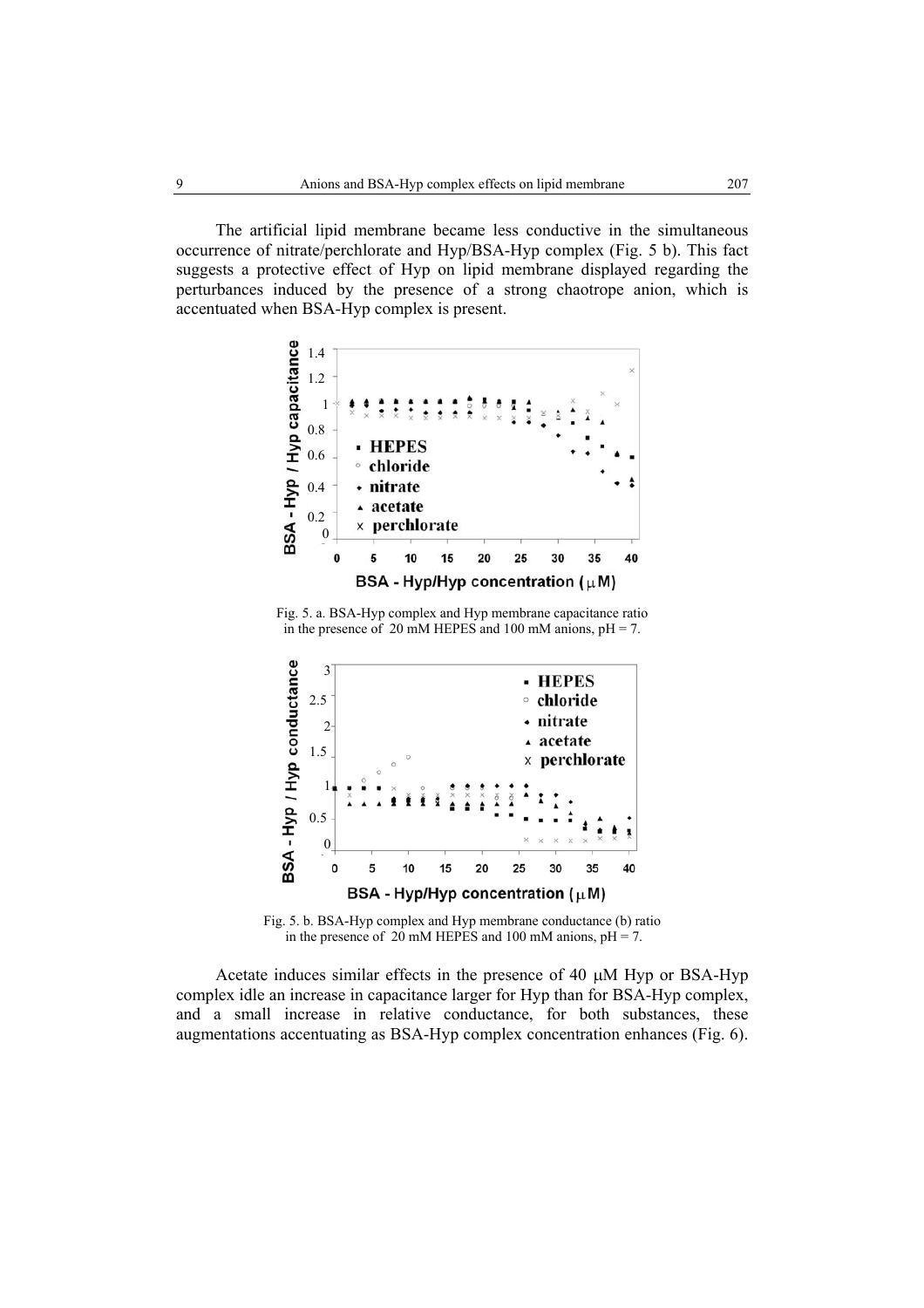Due to its kosmotrope nature, acetate is highly hydrated and it orders surrounding water molecules, therefore the effective albumin concentration increases favoring BSA precipitation and discharging of Hyp molecules, this effect becoming more explicit as BSA-Hyp concentration increases.



Fig. 6. a. Comparative membrane conductance at 40 µM BSA-Hyp complex or Hyp in the presence of 20 mM HEPES and 100 mM anions,  $pH = 7$ .



**40** µ**M Hyp (black), 40** µ**M BSA - Hyp complex (pattern)**

Fig. 6. b. Comparative membrane conductance at 40 µM BSA-Hyp complex or Hyp in the presence of 20 mM HEPES and 100 mM anions,  $pH = 7$ .

In conclusion, the behavior of the two investigated electric parameters of the membrane is different in the presence of increasing concentrations of BSA-Hyp complex, and also the interaction of the BSA-Hyp complex with the artificial lipid membrane is significantly different from the interaction of Hyp alone. While the electric capacitance of the lipid membrane increases dramatically with Hyp concentration, indicating a strong interaction at the level of the interface, BSA-Hyp complex keeps the capacitance values constant, while the conductance increases slowly. We imply that the complex does not interfere with the bilayer, modifying its thickness or its electric permeability, but it probably changes the membrane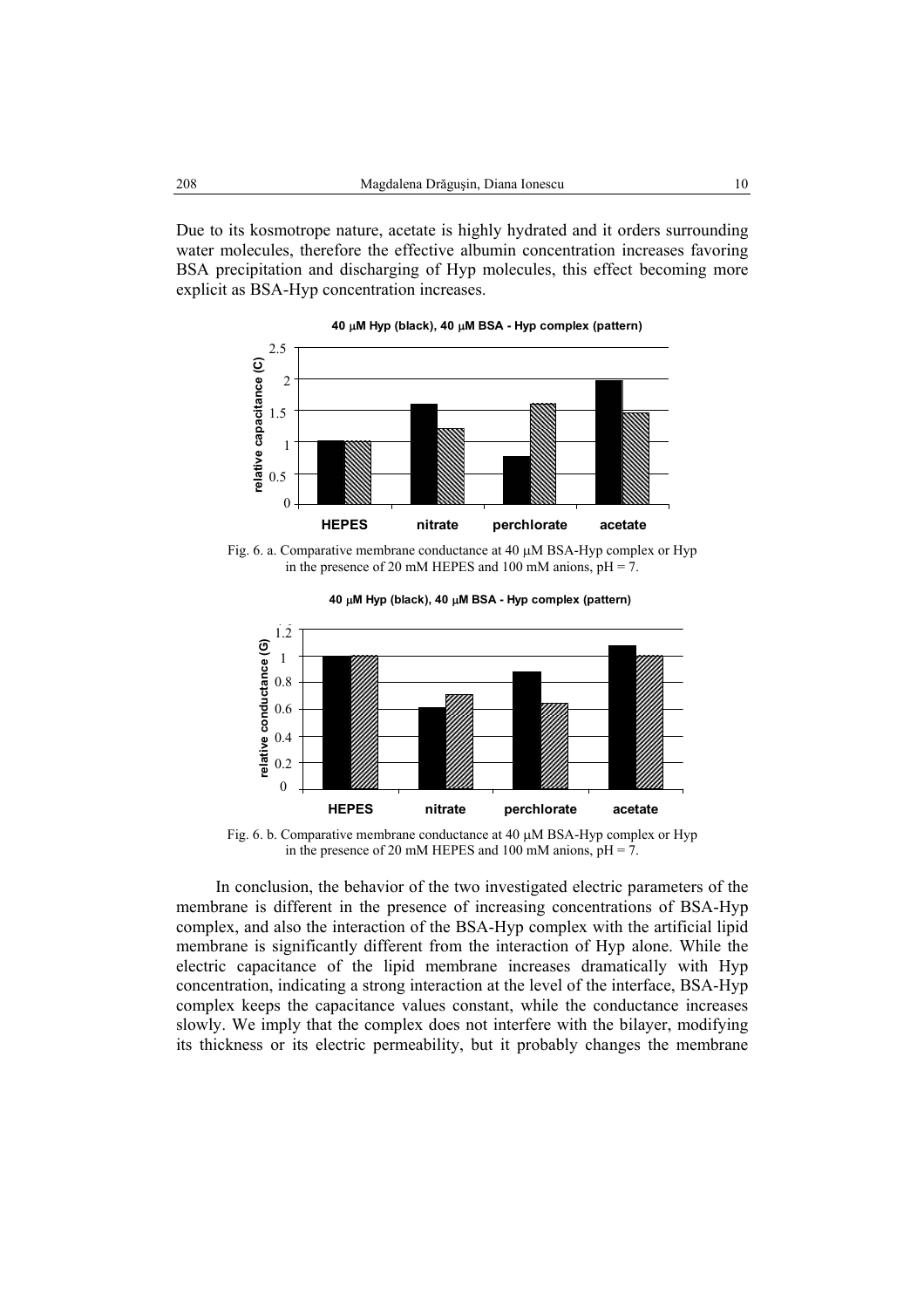dipole potential, enabling a slight augmentation of the artificial lipid membrane conductance, probably due to its preferential orientation nearby the membrane with Hyp molecules towards the artificial lipid bilayer. That means that Hyp rather binds to BSA than to the lipid membrane, and it appears that Hyp effect at the level of the membrane is not done through the lipid region when albumin is present.

When different anions are present in 100 mM concentration, on both sides of the membrane, the capacitance, as well the conductance of the bilayer, increase with the complex concentration, but in a slower manner than in the simultaneous presence of Hyp and anions. This behavior might have two different causes: (a) either BSA-Hyp complex incorporates into the membrane in the presence of anions slower than Hyp alone; (b) or there is no complex incorporation, but the complex releases Hyp molecules allowing them to interact with the membrane. The released Hyp molecules are probably nonspecifically bound to albumin, and this bond is weaker than the specific one. It appears that the release of Hyp molecules is more evident when kosmotrope anions, such as acetate, are present, the behavior of the electric conductance of the membrane being dependent on the anions position on Hofmeister series.

*Acknowledgement.* This paper was partially supported by Romanian Ministry of Education and Research, research grant CEEX 6109 HYPCUM. The authors wish to kindly thank Professor Constanta Ganea PhD for useful suggestions and continuous support.

### REFERENCES

- 1. AGOSTINIS, P., A. VANTIEGHEM, W. MERLEVEDE, P.A. DE WITTE, Hypericin in cancer treatment: More light on the way, *The International Journal of Biochemistry and Cell Biology*, 2002, **34(**3**)**, 221–241.
- 2. BAMBERG, E., H.J. APELL, N.A. DENCHER, W. SPERLING, H. STIEVE, P. LÄUGER, Photocurrents generated by bacteriorhodopsin on planar bilayer membranes, *Biophysics of Structure and Mechanism*, 1979, **5**, 277–292.
- 3. BLANK, M., G. KOSTENICH, G. LAVIE, S. KIMEL, Y. KEISARI, A. ORENSTEIN, Wavelength-dependent properties of photodynamic therapy using hypericin *in vitro* and in an animal model, *Photochemistry and Photobiology*, 2002, **76(**3**)**, 335–340.
- 4. BUYTAERT, E., J.Y. MATROULE, S. DURINCK, P. CLOSE, S. KOCANOVA, J.R. VANDENHEEDE, P.A. DE WITTE, J. PIETTE, P. AGOSTINIS, Molecular effectors and modulators of hypericin-mediated cell death in bladder cancer cells, *Oncogene*, 2008, **27(13**), 1916–1929.
- 5. BLANK, M., M. MANDEL, S. HAZAN, Y. KEISARI, G. LAVIE, Anti-cancer activities of hypericin in the dark, *Photochemistry and Photobiology*, 2001, **74 (2)**, 120–125.
- 6. CALLIGARIS, S., M. C. NICOLI, Effect of Selected Ions from Lyotropic Series on Lipid Oxidation Rate, *Food Chemistry*, 2006, **94 (1)**, 130–134.
- 7. COHN, E.J., J.T. EDSALL, J. TILESTON, *Proteins, amino acids and peptides as ions and dipolar ions*, Reinhold Publishing, N.Y., 1943.
- 8. DAS, K., A. V. SMIRNOV, J. WEN, P. MISKOVSKY, J. W. PETRICH, Photophysics of hypericin and hypocrellin A in complex with subcellular components: Interactions with human serum albumin, *Photochemistry and Photobiology*, 1999, **69(6)**, 633–645.